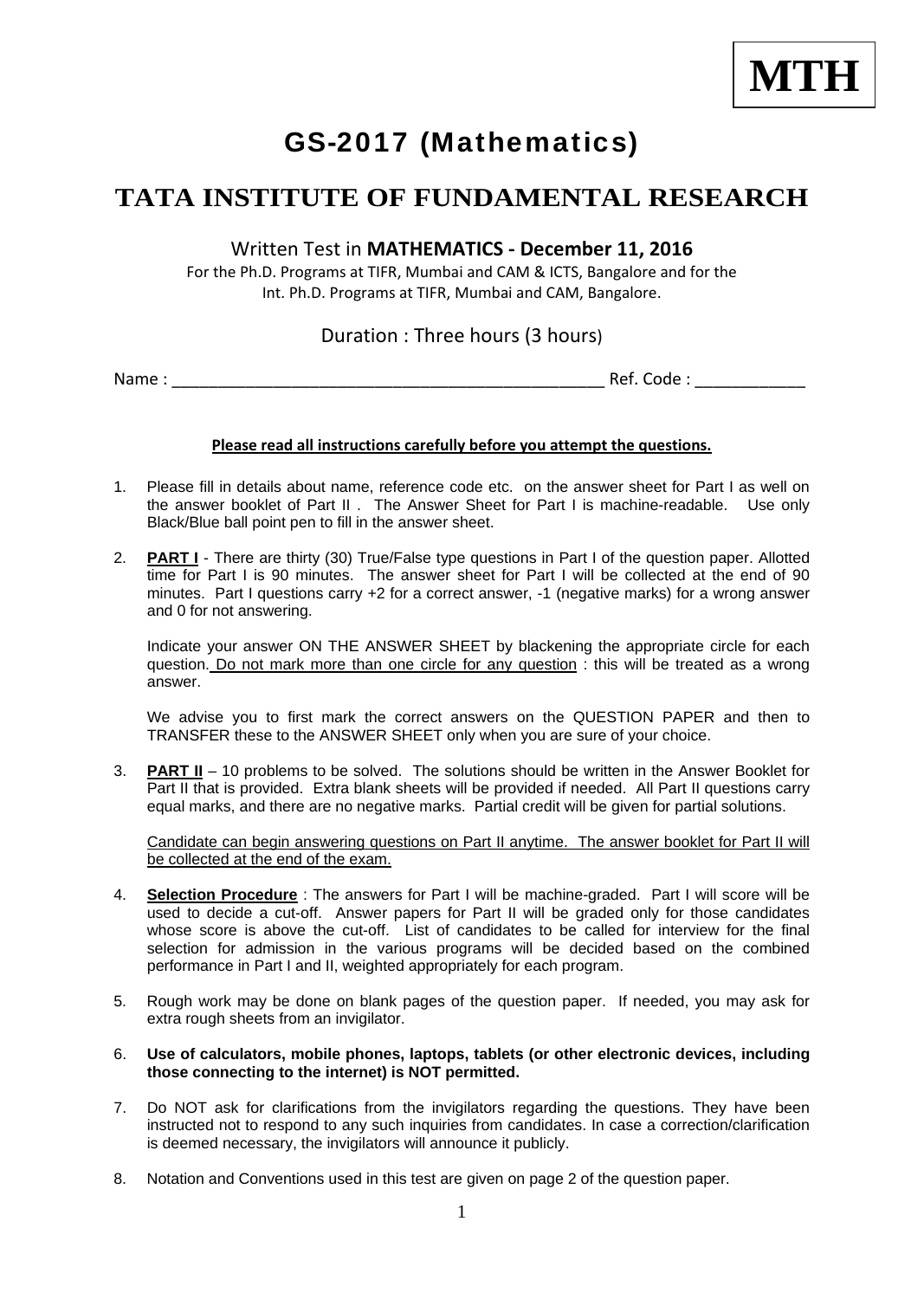### **Mathematics Question Paper, GS2017 Parts I and II**

Notation and Conventions:

- N denotes the set of natural numbers  $\{0, 1, 2, 3, \dots\}$ ,  $\mathbb Z$  the set of integers,  $\mathbb Q$  the set of rationals,  $\mathbb R$  the set of real numbers and  $\mathbb C$  the set of complex numbers. These sets are assumed to carry the usual algebraic and metric structures.
- $\mathbb{R}^n$  denotes the Euclidean space of dimension n. Subsets of  $\mathbb{R}^n$  are assumed to carry the induced topology and metric. For a vector  $v =$  $(v_1, v_2, \dots, v_n) \in \mathbb{R}^n$ , the norm  $||v||$  is defined by  $||v||^2 = v_1^2 + \dots + v_n^2$ .
- $M_n(\mathbb{R})$  denotes the real vector space of  $n \times n$  real matrices with the Euclidean metric.
- All logarithms are natural logarithms.

### **Part I**

Answer whether the following statements are True or False. Mark your answer on the machince checkable answer sheet that is provided.

Note:  $+2$  marks for a correct answer,  $-1$  mark (negative marks) for a wrong answer, 0 marks for not answering.

- 1. Let  $f : [0,1] \to \mathbb{R}$  be a continuous function such that  $f(x) \geq x^3$  for all  $x \in [0, 1]$  with  $\int_0^1 f(x)dx = \frac{1}{4}$ . Then  $f(x) = x^3$  for all  $x \in \mathbb{R}$ . **True**
- 2. Suppose a, b, c are positive real numbers such that

$$
(1 + a + b + c) \left(1 + \frac{1}{a} + \frac{1}{b} + \frac{1}{c}\right) = 16.
$$

Then  $a + b + c = 3$ .

3. There exists a function  $f : \mathbb{R} \to \mathbb{R}$  satisfying,

 $f(-1) = -1$ ,  $f(1) = 1$  and  $|f(x) - f(y)| \le |x - y|^{\frac{3}{2}}$ , for all  $x, y \in \mathbb{R}$ .

**True** 

False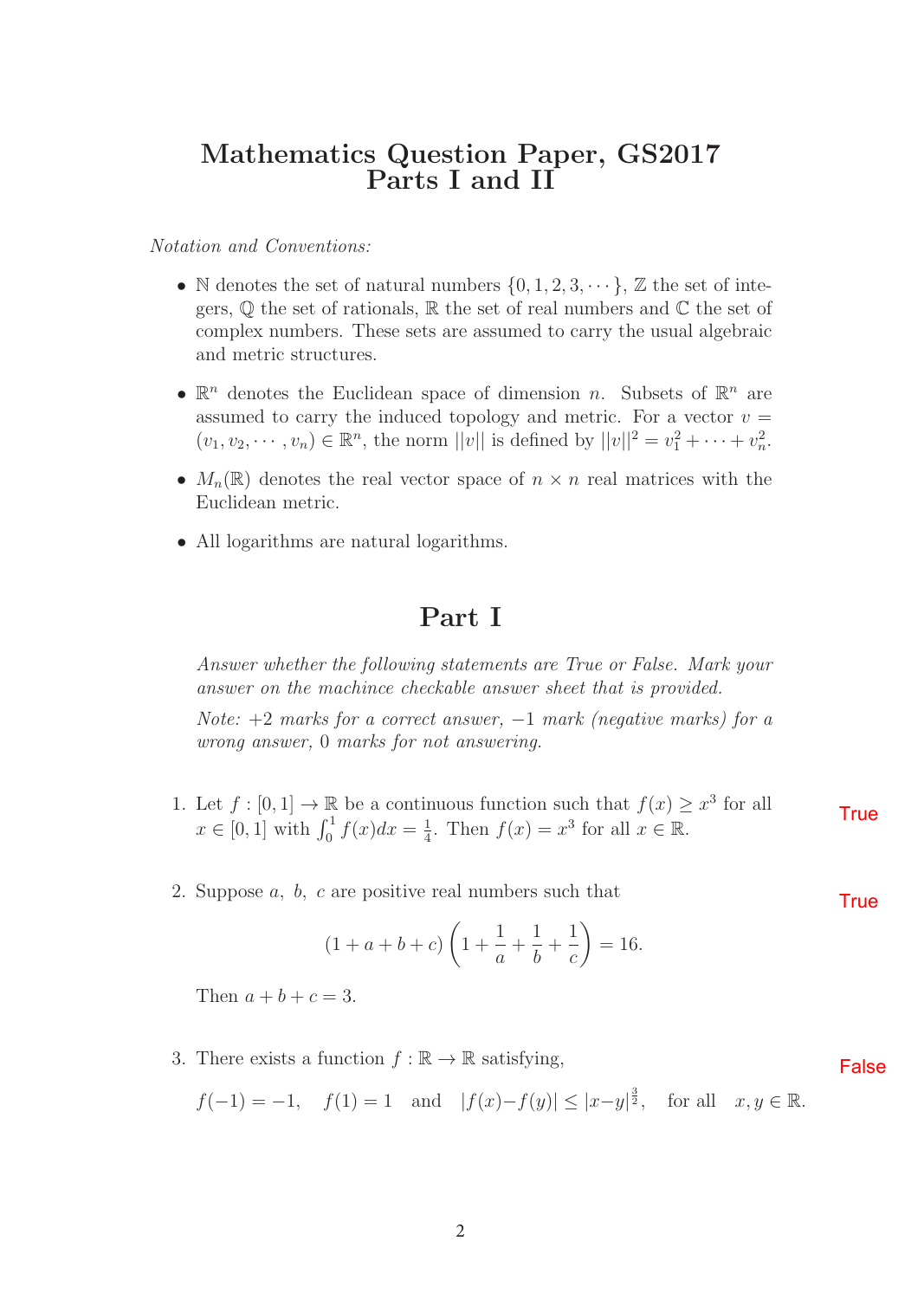4. Over the real line,

$$
\lim_{x \to \infty} \log \left( 1 + \sqrt{4 + x} - \sqrt{1 + x} \right) = \log(2).
$$

| 5. Suppose f is a continuously differentiable function on $\mathbb R$ such that<br>$f(x) \to 1$ and $f'(x) \to b$ as $x \to \infty$ . Then $b = 1$ .                                                                  | False        |
|-----------------------------------------------------------------------------------------------------------------------------------------------------------------------------------------------------------------------|--------------|
| 6. If $f : \mathbb{R} \to \mathbb{R}$ is differentiable and bijective, then $f^{-1}$ is also differen-<br>tiable.                                                                                                     | False        |
| 7. Let $H_1$ , $H_2$ , $H_3$ , $H_4$ be four hyperplanes in $\mathbb{R}^3$ . The maximum pos-<br>sible number of connected components of $\mathbb{R}^3 - (H_1 \cup H_2 \cup H_3 \cup H_4)$ is 14.                     | <b>False</b> |
| 8. Let $n \geq 2$ be a natural number. Let S be the set of all $n \times n$ real ma-<br>trices whose entries are only $0$ , 1 or 2. Then the average determinant<br>of a matrix in $S$ is greater than or equal to 1. | <b>False</b> |
| 9. For any metric space $(X, d)$ with X finite, there exists an isometric<br>embedding $f: X \to \mathbb{R}^4$ .                                                                                                      | <b>False</b> |
| 10. There exists a non-negative continuous function $f : [0,1] \to \mathbb{R}$ such<br>that $\int_0^1 f^n dx \to 2$ as $n \to \infty$ .                                                                               | <b>False</b> |
| 11. There exists a subset $A$ of $N$ with exactly five elements such that the<br>sum of any three elements of $A$ is a prime number.                                                                                  | <b>False</b> |
| 12. There exists a finite abelian group $G$ containing exactly 60 elements of<br>order 2.                                                                                                                             | <b>False</b> |
| 13. Let $\alpha$ , $\beta$ be complex numbers with non-positive real parts. Then<br>$ e^{\alpha}-e^{\beta}  \leq  \alpha-\beta .$                                                                                     | <b>True</b>  |

14. Every  $2 \times 2$ -matrix over  $\mathbb C$  is a square of some matrix. False

False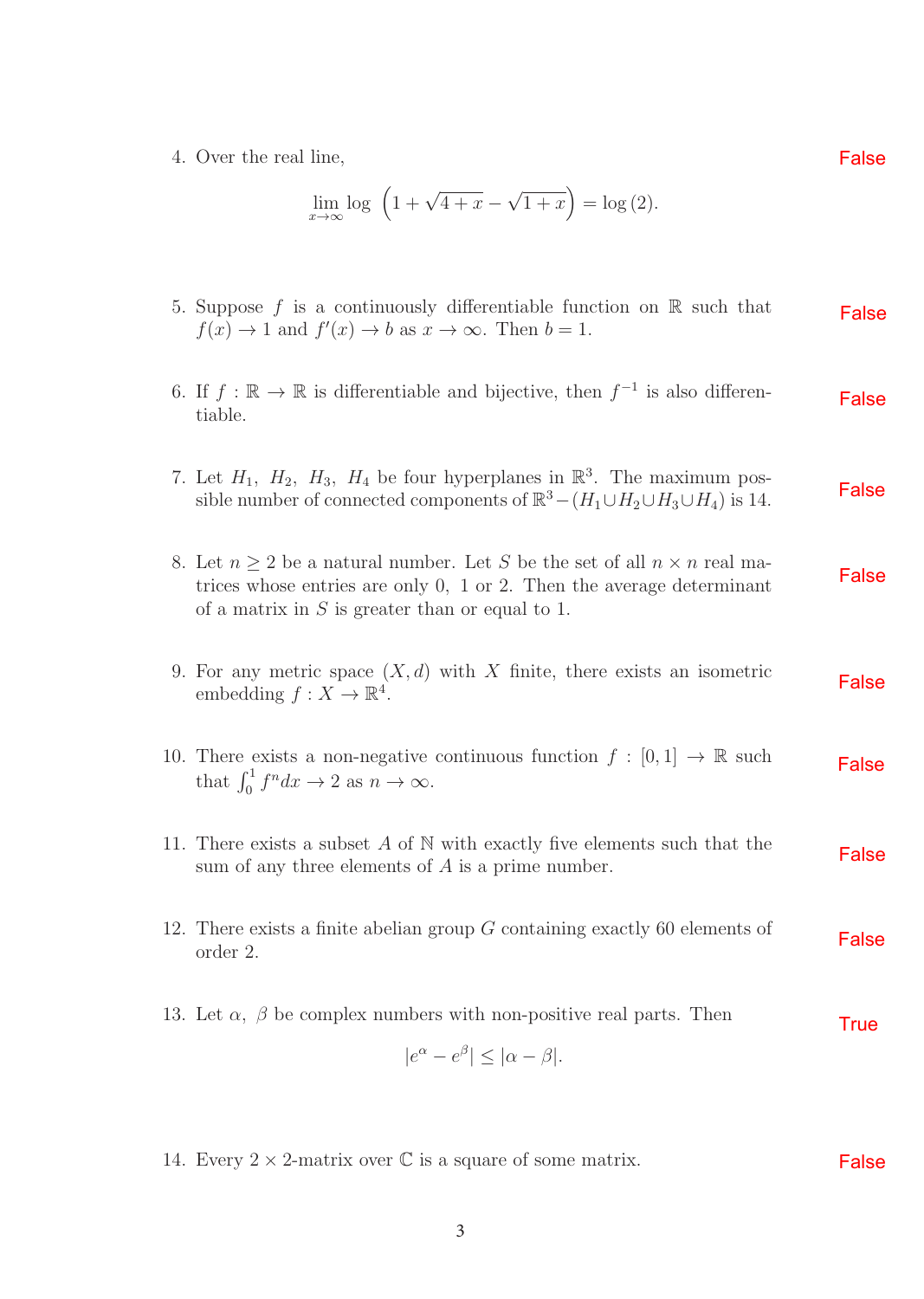- 15. Under the projection map  $\mathbb{R}^2 \to \mathbb{R}$  sending  $(x, y)$  to x, the image of any closed set is closed. False
- 16. The number of ways a  $2 \times 8$  rectangle can be tiled with rectangular tiles of size  $2 \times 1$  is 34. **True**
- 17. Over the real line,

$$
\lim_{x \to \infty} \left( \frac{x + \log 9}{x - \log 9} \right)^x = 81.
$$

| 18. Let $f:[0,\infty)\to\mathbb{R}$ be a continuous function with $\lim_{x\to\infty}f(x)=0$ .<br>Then f has a maximum value in $[0, \infty)$ .                                                                                                       | False        |
|------------------------------------------------------------------------------------------------------------------------------------------------------------------------------------------------------------------------------------------------------|--------------|
| 19. Given a continuous function $f: \mathbb{Q} \to \mathbb{Q}$ , there exists a continuous func-<br>tion $g : \mathbb{R} \to \mathbb{R}$ such that the restriction of g to $\mathbb{Q}$ is f.                                                        | False        |
| 20. For all positive integers m and n, if A is an $m \times n$ real matrix, and B<br>is an $n \times m$ real matrix such that $AB = I$ , then $BA = I$ .                                                                                             | <b>False</b> |
| 21. There is a continuous onto function $f: S^2 \to S^1$ from the unit sphere<br>in $\mathbb{R}^3$ to the unit sphere in $\mathbb{R}^2$ , where $S^n = \{v \in \mathbb{R}^{n+1} \mid   v   = 1\}$<br>denotes the unit sphere in $\mathbb{R}^{n+1}$ . | <b>True</b>  |
| 22. Let P be a monic, non-zero, polynomial of even degree, and $K > 0$ .<br>Then the function $P(x) - Ke^{x}$ has a real zero.                                                                                                                       | <b>True</b>  |
| 23. A $p$ -Sylow subgroup of the underlying additive group of a finite com-<br>mutative ring $R$ is an ideal in $R$ .                                                                                                                                | <b>True</b>  |
| 24. Suppose A is an $n \times n$ -real matrix, all whose eigenvalues have absolute<br>value less than 1. Then for any $v \in \mathbb{R}^n$ , $  Av   \le   v  $ .                                                                                    | <b>False</b> |
| 25. For any $x \in \mathbb{R}$ , the sequence $\{a_n\}$ , where $a_1 = x$ and $a_{n+1} = \cos(a_n)$<br>for all $n$ , is convergent.                                                                                                                  | <b>True</b>  |
| 26. Suppose $A_1, \dots, A_m$ are distinct $n \times n$ real matrices such that $A_i A_j = 0$<br>for all $i \neq j$ . Then $m \leq n$ .                                                                                                              | <b>False</b> |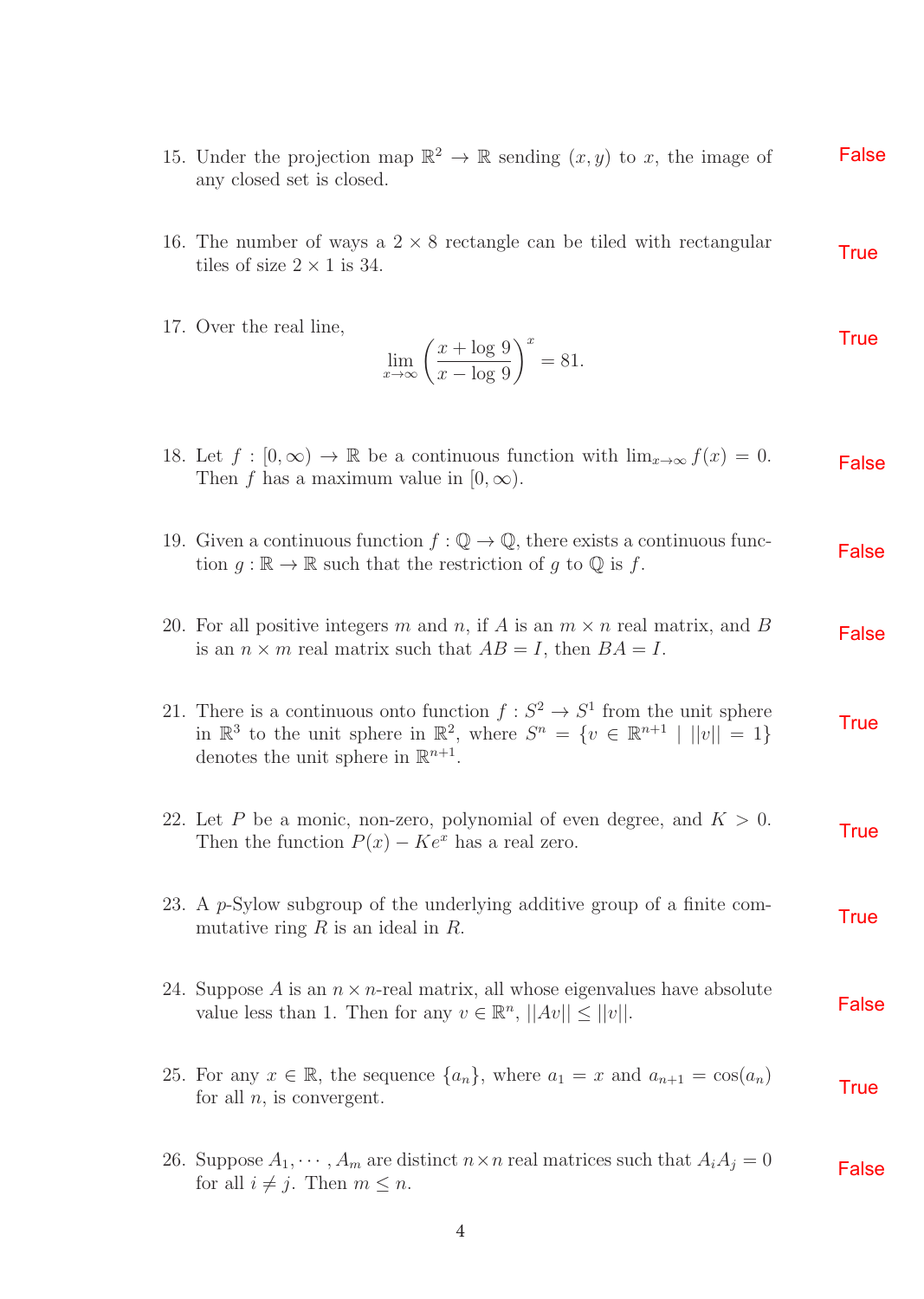- 27. In the symmetric group  $S_n$  any two elements of the same order are conjugate. False
- 28. If a particle moving on the Euclidean line traverses distance 1 in time 1 starting and ending at rest, then at some time  $t \in [0, 1]$ , the absolute value of its acceleration should be at least 4. **True**
- 29. Let  $y(t)$  be a real valued function defined on the real line such that  $y' = y(1 - y)$ , with  $y(0) \in [0, 1]$ . Then  $\lim_{t \to \infty} y(t) = 1$ . False
- 30. The matrices

$$
\begin{pmatrix} x & 0 \\ 0 & y \end{pmatrix} \quad \text{and} \quad \begin{pmatrix} x & 1 \\ 0 & y \end{pmatrix}, \quad x \neq y,
$$

for any  $x, y \in \mathbb{R}$  are conjugate in  $M_2(\mathbb{R})$ .

## **Part II**

Write your solutions in the answer booklet provided. All questions carry equal marks. There are no negative marks, and partial credit will be given for partial solutions.

- 1. Show that the subset  $GL_n(\mathbb{R})$  of  $M_n(\mathbb{R})$  consisting of all invertible matrices is dense in  $M_n(\mathbb{R})$ .
- 2. Let f be a continuous function on  $\mathbb R$  satisfying the relation

$$
f(f(f(x))) = x \text{ for all } x \in \mathbb{R}.
$$

Prove or disprove that  $f$  is the identity function.

- 3. Prove or disprove: the group of positive rationals under multiplication is isomorphic to its subgroup consisting of rationals which can be expressed as  $p/q$ , where both p and q are odd positive integers.
- 4. Show that the only elements in  $M_n(\mathbb{R})$  commuting with every idempotent matrix are the scalar matrices. (A matrix P in  $M_n(\mathbb{R})$  is said to be idempotent if  $P^2 = P$ .)